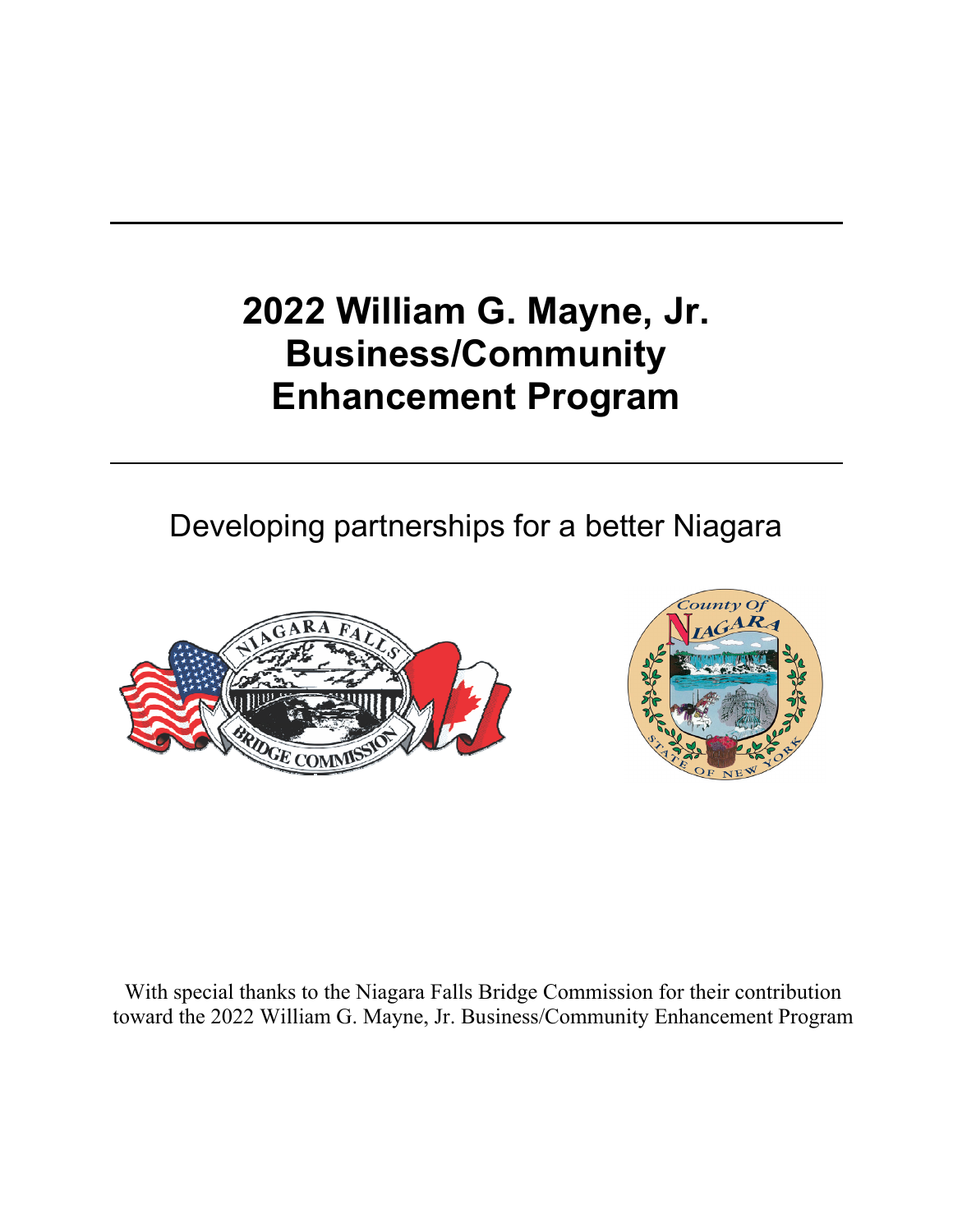# **Niagara County Legislature**

### **2022**

| <b>First District:</b>      | Irene M. Myers   |
|-----------------------------|------------------|
| <b>Second District:</b>     | Rebecca J. Wyd   |
| Third District:             | Mark J. Grozio   |
| <b>Fourth District:</b>     | Jeffrey Elder    |
| Fifth District:             | Christopher A.   |
| <b>Sixth District:</b>      | Christopher Voo  |
| Seventh District:           | Jesse P. Gooch   |
| Eighth District:            | Richard L. And   |
| Ninth District              | Randy R. Bradt   |
| Tenth District:             | David E. Godfre  |
| Eleventh District:          | Anthony J. Nem   |
| Twelfth District:           | William J. Colli |
| Thirteenth District:        | Richard E. Abb   |
| <b>Fourteenth District:</b> | Shawn A. Foti    |
| Fifteenth District:         | Michael A. Hill  |

Rebecca J. Wydysh Mark J. Grozio Jeffrey Elder Christopher A. Robins Christopher Voccio Jesse P. Gooch Richard L. Andres, Jr. Randy R. Bradt David E. Godfrey Anthony J. Nemi William J. Collins, Sr. Richard E. Abbott Shawn A. Foti Michael A. Hill

**Rebecca J. Wydysh, Chairman Anthony J. Nemi, Vice Chairman Randy R. Bradt, Majority Leader Christopher A. Robins, Minority Leader Richard E. Updegrove, Niagara County Manager**

**Alysa Tomasino, Clerk of the Legislature Niagara County Legislature Legislative Chambers Courthouse 175 Hawley Street Lockport, NY 14094**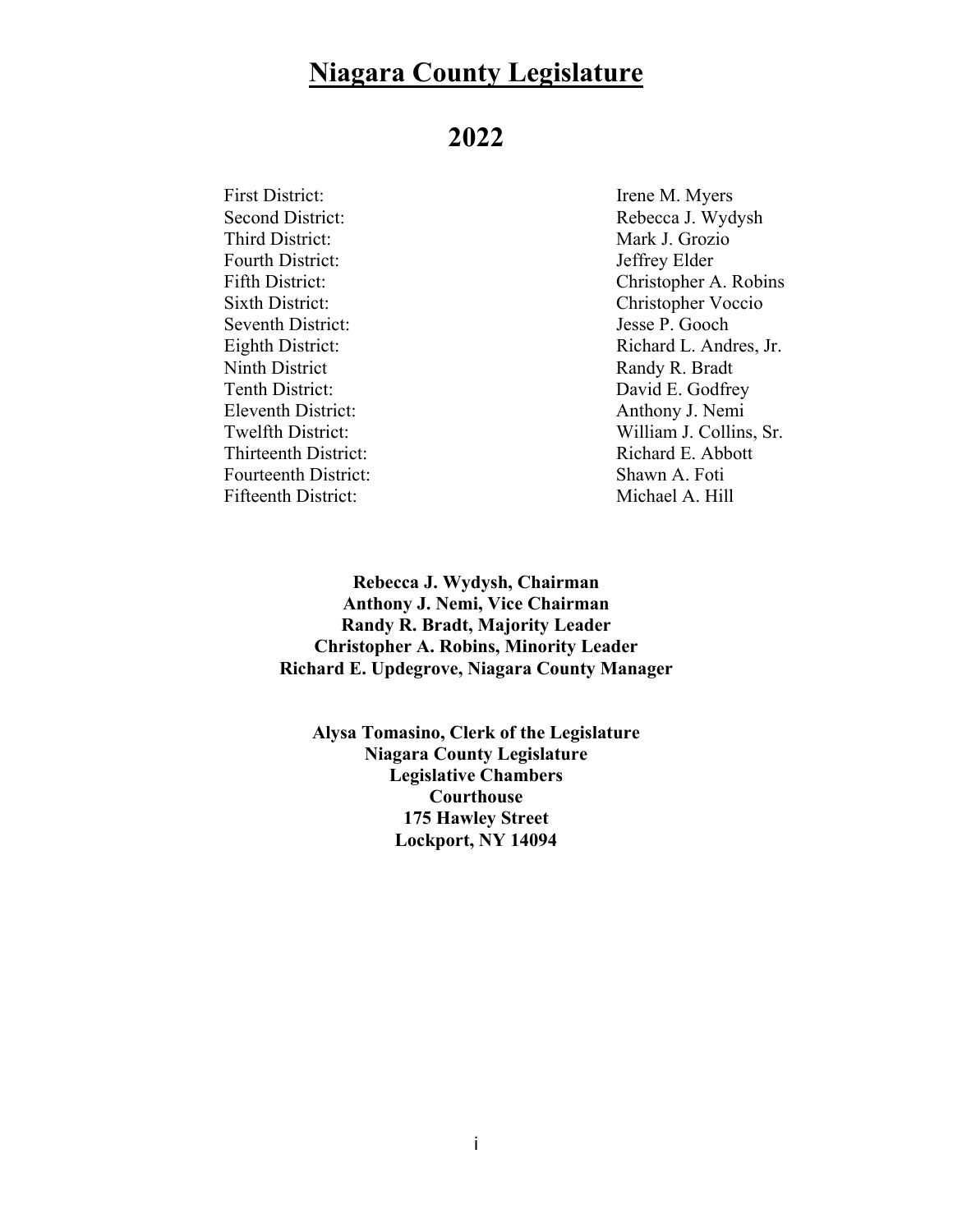# **Niagara Falls Bridge Commission**

## **2022**

#### **Commissioners**

K. Geoffrey Topping, Chairperson Harry R. Palladino, Vice Chairman Kathleen L. Neville, Treasurer Murna L. Dalton, Secretary

Barton J. M. Maves

Francis A. Soda

#### **General Manager**

Kenneth Bieger, General Manager

All correspondence for the Commissioners should be sent to:

Niagara Falls Bridge Commission Niagara Falls Bridge Commission 5365 Military Road or P.O. Box 395 Lewiston, New York 14092 Niagara Falls, Ontario L2E 6T8 Phone: 716-285-6322 Phone: 905-354-5641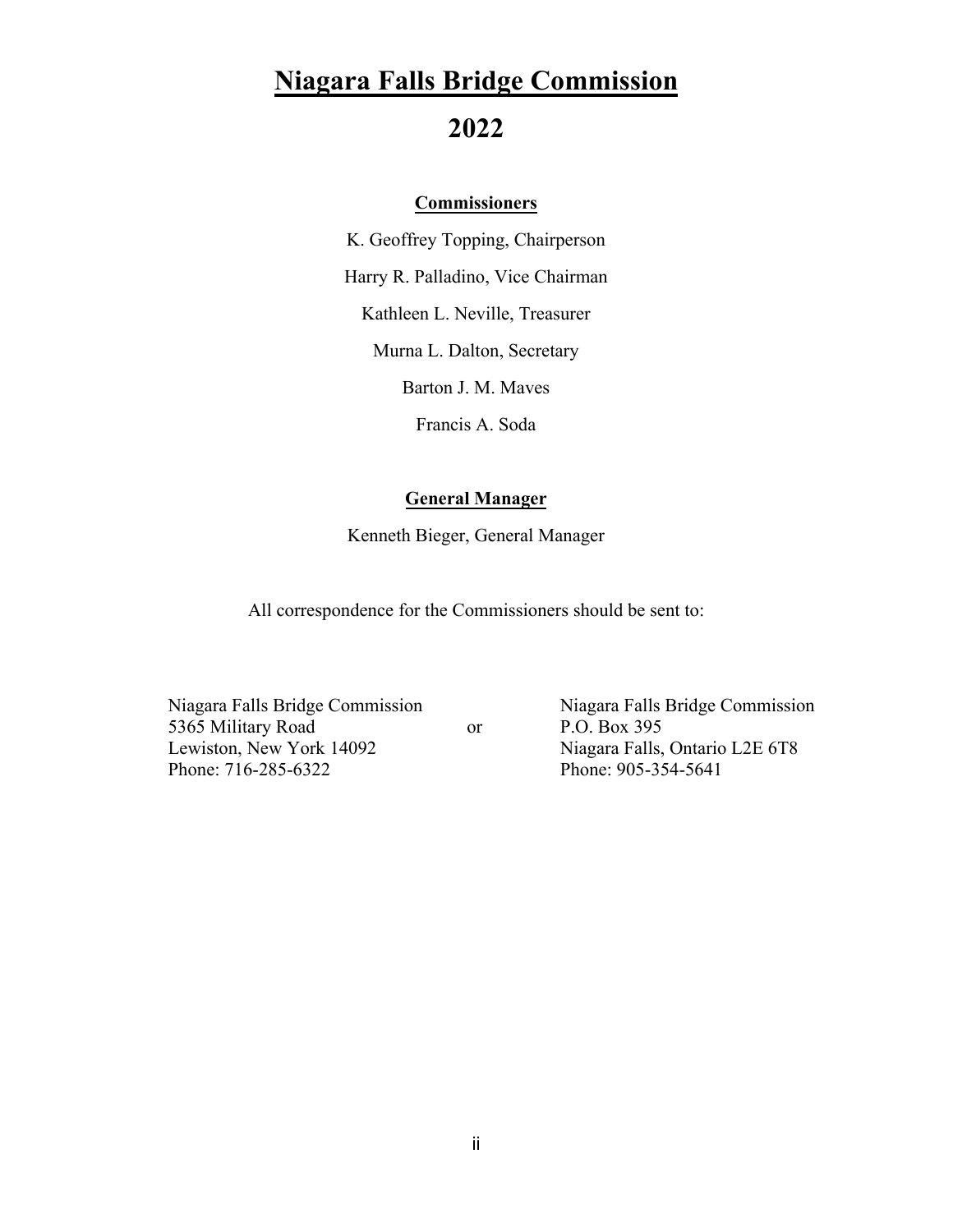

#### **WILLIAM G. MAYNE, JR. BUSINESS/COMMUNITY ENHANCEMENT PROGRAM 2022**

#### **INTRODUCTION**

This program is designed to offer cash grants of up to \$5,000 to business organizations in Niagara County for the purposes of enhancing and assisting with their plans for brick & mortar improvements in their communities, as well as marketing and promotional materials (brochures promoting business districts).

The program, **which will require your organization to match the grant dollar for dollar**, is established to enhance and enrich the business climate and overall landscape in Niagara County's communities. **Grants are not to be used for administrative costs, or for rolling stock, and matching amounts must not include inkind services. Grants MUST be used for 2022 projects.** 

#### **ELIGIBLE APPLICANTS**

All Niagara County Business Associations (dollar for dollar cash match)

Your business organization must submit, with the application, any documentation indicating the business organization has existence, as authorized by law. Examples can be: correspondence from the Internal Revenue Service (IRS), certification of incorporation or certification of assumed name.

(Only one organization can take the lead and have the primary responsibility of administering the program.)

#### **ELIGIBLE PROJECTS**

Example projects include, but are not limited to:

- √ Decorative banners √ New Signage
- 
- $\sqrt{2}$  Curbside planters/hanging flower baskets  $\sqrt{2}$  Public parking improvements
- 
- $\sqrt{P}$  Promotional brochures/materials business districts
- 
- √ Landscaping √ Curbside benches
	-
- √ Sidewalk improvements √ Other streetscape, trail or park improvements that enhance quality of life in and around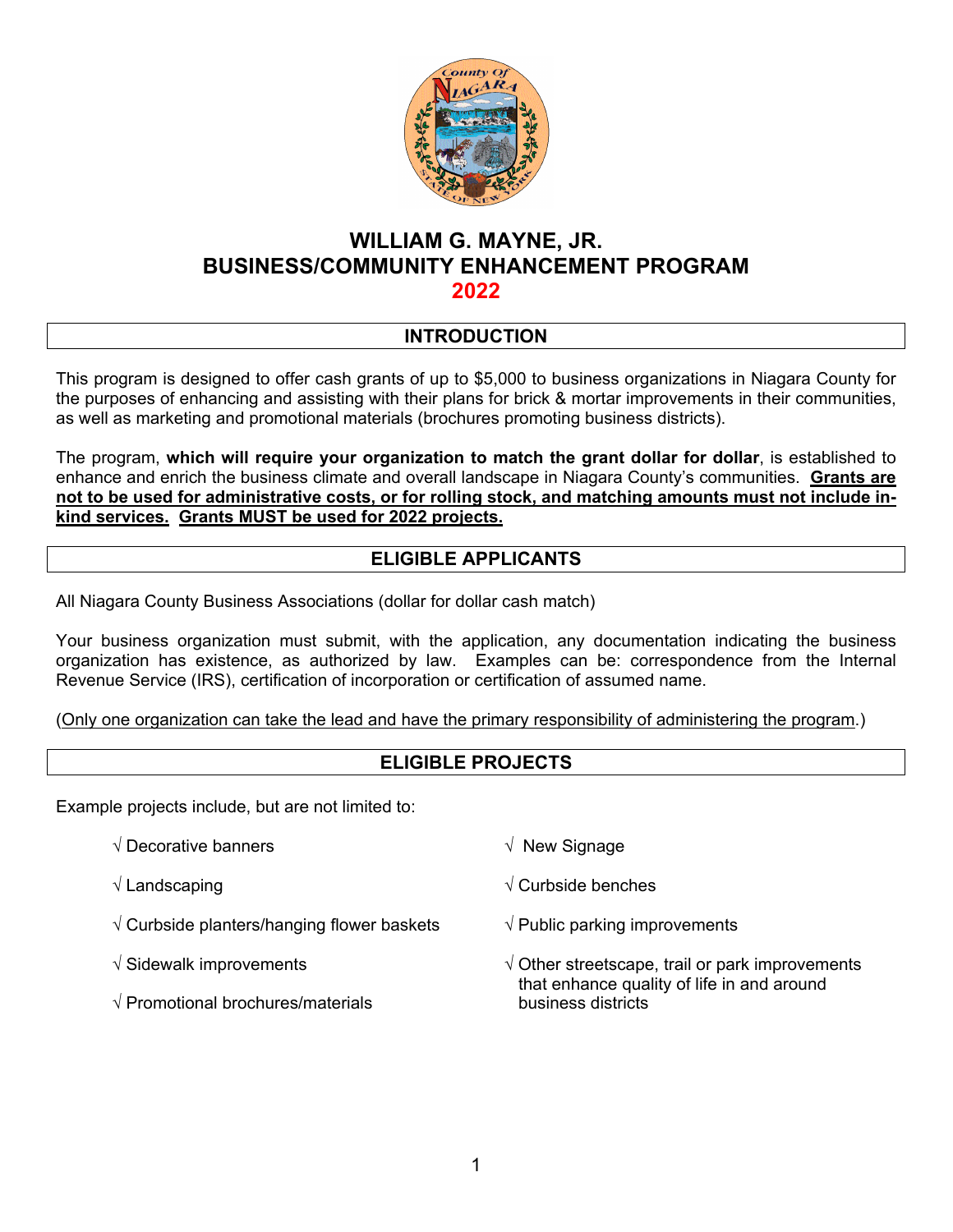#### **CRITERIA / EVALUATION**

- $\triangleright$  Project must physically enhance the community (brick & mortar improvements).
- $\triangleright$  Project must be cost effective.
- $\triangleright$  Availability of matching funds on the part of the applicant. (Match must be a cash match; amounts must not include in-kind services.)
- $\triangleright$  Priority of project in relationship to other projects proposed under 2022 BCEP.
- $\triangleright$  Urgency of need, based on availability of other funding sources.
- $\triangleright$  Collaboration with another business association or funding partner will boost applicant's score.

#### **PROCESS**

In order to advance projects for selection, the following process **MUST BE FOLLOWED – NO EXCEPTIONS!** Applications that do not follow this process will not be considered:

- Attendance at mandatory orientation meeting. This year's session is scheduled for **Friday, March 4, 2022, 9:00am** via Cisco Webex
- A cover letter, on the **business organization's "official" letterhead**, with original signature from an executive officer of the business organization **MUST** accompany the 2022 Business/Community Enhancement Program Grant Application.
	- A 2022 Business/Community Enhancement Program Grant Application needs to include Form #1, Form #2 and Form #3. Application forms are available in electronic format on our website at www.niagaracountybusiness.com/business-community-enhancement No handwritten forms will be accepted.
- **Form #1** must be filled out by an executive officer of the business organization.
- Provide proof of any documentation indicating that your business organization has existence as authorized by law. Also, a list of Board of Directors and most recent meeting minutes from 2021 or 2022. (Use **Form #2**).
- Application must include **a detailed budget and project plan & timeline**. (Use **Form #3**). Grants cannot exceed \$5,000, and must be matched by the same amount in cash. For example, if you are applying for a \$5,000 grant, you must include a detailed budget, project plan and timeline for a \$10,000 project. (\$5,000 grant and your \$5,000 cash match) **You must also attach to Form #3, proof of cash match.**
- Upon selection, you will be asked to begin your project with your organization's matching funds. When receipts and cancelled checks that total your grant amount are accumulated, send them to the contact listed on page 3, along with an invoice on your organization's official letterhead for the total grant amount. **Important – receipts must be marked paid in full by the vendor; cancelled checks must show front and back of check; checks must be written out of the sponsoring organization's account; purchase orders are not sufficient back up documentation, and will not be accepted. Also, if you are paying with a credit card or purchasing items online a billing statement needs to be submitted showing the transaction date, amount and corresponding vendor.**